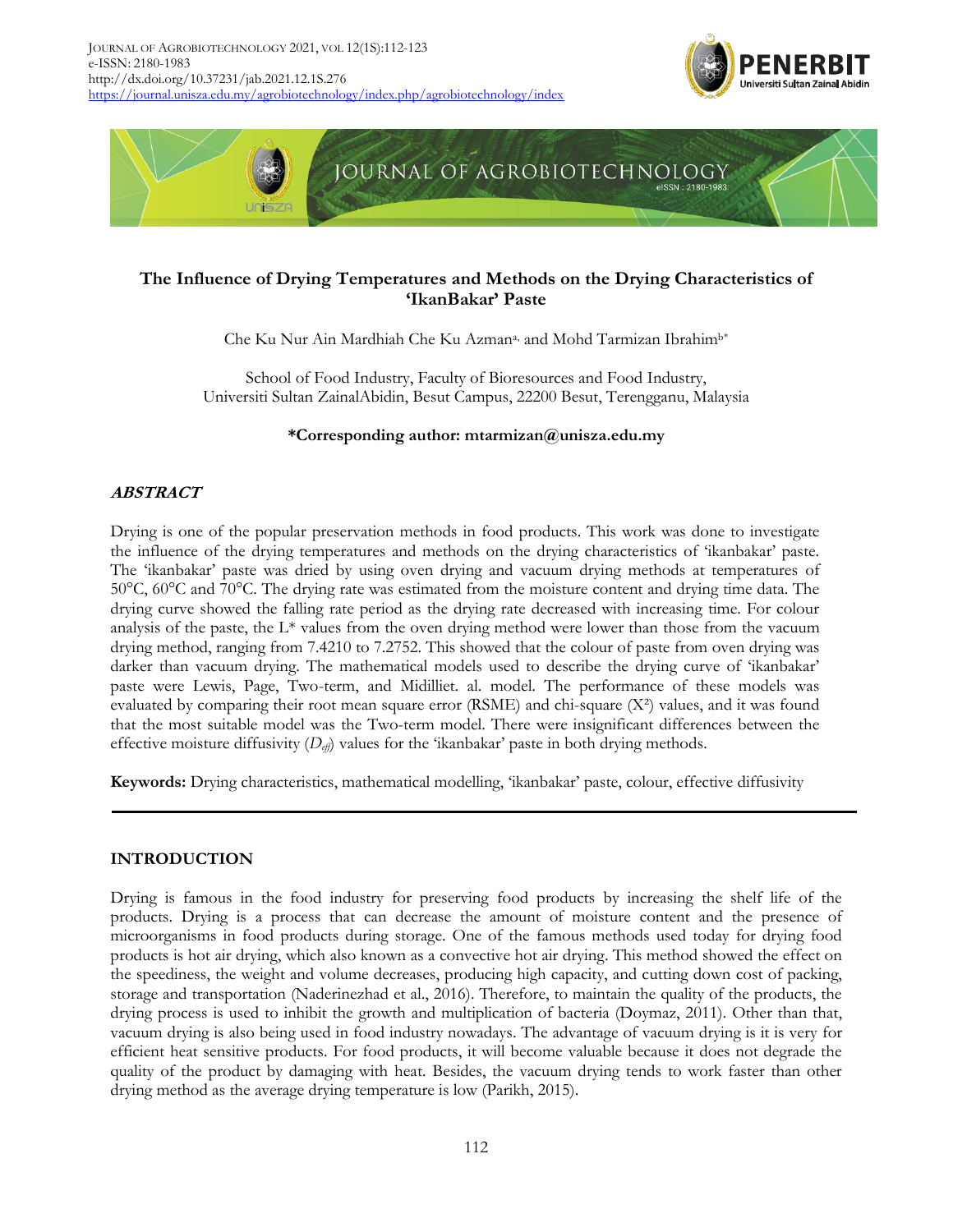'IkanBakar' paste is quite popular in Malaysia. According to The Spruce Eats by (Veneracion, 2019), the 'ikanbakar' is known as charcoal-grilled fish in Malaysia and Indonesia. The fish is flavoured with a spice paste and then covered in banana leaves before being placed on the hot grill (Veneracion, 2019). The 'ikanbakar' paste contains a high amount of moisture content. Higher amounts of water content may cause the growth of microbes and finally make the food easy to deteriorate.

Several research have already been conducted regarding the drying process on food products such as tomato paste (Sramek et al., 2015), okra (Doymaz, 2005), oyster mushrooms (Tulek, 2011)and Thai red curry paste (Inchuen et al., 2010).Doymaz (2005) conducted an experiment of drying okrain a laboratory scale hot-air dryer. The drying temperatures were 50°C, 60°C and 70°C. After drying process, the moisture content decreased to  $15\pm0.3\%$  w.b. and the sample was cooled for 10 minutes and kept in air glass jars. Increasing drying temperature resulted in an increase of drying rate, thus the drying time decreased. Doymaz concluded that the times taken decreased as higher temperatures were used during the process and the Page model was chosen as the suitable mathematical model that describes the drying curve of the sample rather than the simple exponential model (Doymaz, 2005).

Tulek (2011)used oyster mushroom as the sample for the drying experiment. The oyster mushroomswere dried in a cabinet laboratory type dryer at different temperatures which were 50°C, 60°C and 70°C. The air velocity of the dryer was constant at  $0.2 \text{ms}^{-1}$  and the measured relative humidity was 19% to 21%. The drying rate decreased continuously with time and with decreasing moisture content. As drying time increased, the amount of moisture content in the sample decreased. Then, the drying time which needs to reduce the moisture content is depend on the drying temperature. Hence, an increase in drying temperature can reduce the drying time. For mathematical model, the most suitable model is Midilli model because it yielded the highest R<sup>2</sup> values for all drying temperature among 7 other models which are Lewis, Page, Modified Page, Henderson and Pabis, Logarithmic, Two-term, and Midilli et.al. model (Tulek, 2011).

The aims of this study are to evaluate the effect of drying temperatures and methods on the colour changes and moisture content of dried 'ikanbakar' paste, then, to calculate the effective moisture diffusivity for the drying process of the ikanbakar paste. Additionally, the suitable mathematical drying model that can describes the drying curve of the paste also will be determined. To increase the shelf life of the food products in paste form, the moisture content need to be removed or lowered. Thus, it could increase the availability of the products in market or store at home in longer time than in its original form which is paste.

## **MATERIALS AND METHODS**

## **Sample**

The sample of 'ikanbakar' paste from Adabi's brand was purchased from Matt Mart market in Besut, Terengganu. This paste was stored at dry place and under room temperature before further analysis.

## **Drying procedure**

An oven dryer was used to dry the 'ikanbakar' paste operated at air temperature of 50°C, 60°C, and 70°C. The amount of paste used for each temperature was 60g. First, the oven dryer (Memmert Oven, Germany) was preheated to the desired drying temperatures which are 50°C, 60°C, and 70°C. Then, the 'ikanbakar' pastes that were already spread on the stainless-steel mesh tray were placed into the oven dryer. The moisture loss was calculated by weighing in an electronic weighing balance at specific time intervals. The samples were weighed at every 15 minutes during the 1 hour of drying and every 30 minutes for another 2 hours. After that, the sample was put into the oven dryer as soon as possible. The drying was continued until they reached the equilibrium moisture content (after 24 hours). After that, the steps were repeated using vacuum dryer (Memmert Vacuum Dryer, Germany). The operating pressure was 200mbar for each drying temperature (Sramek et al., 2015).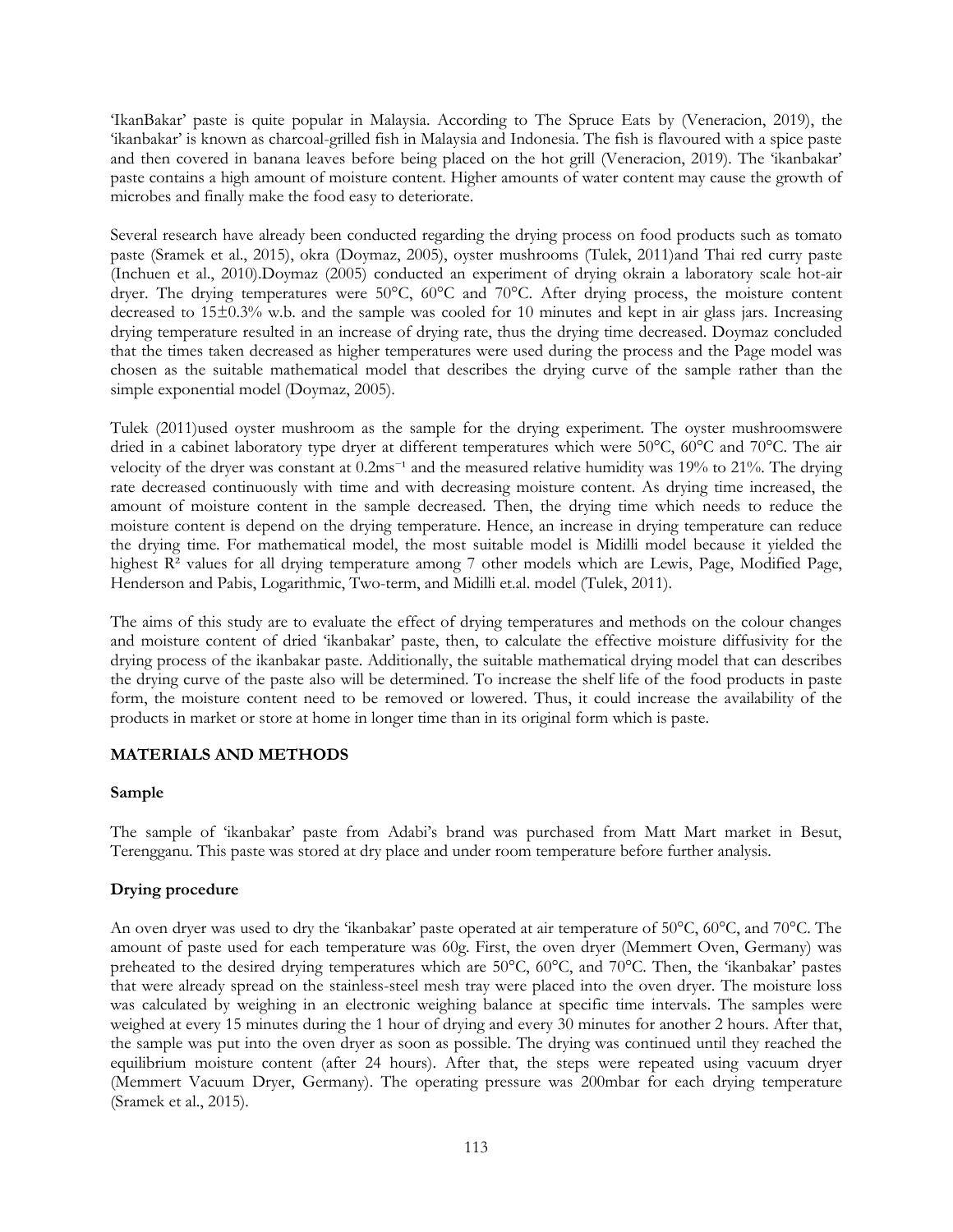### **Determination of moisture content**

After drying, the sample was weighed to calculate the amount of moisture content. The differences of weight of sample before drying and after drying were calculated to determine the moisture content in the sample. Moisture ratio is the ratio of the moisture content in the samples. The moisture ratio during this analysis was calculated using following equation:

$$
MR = (M - M_e)/(M_o - M_e)
$$
 Eqn. 1

where M is the moisture content at any time, Mo is the initial moisture content, and  $M_e$  is equilibrium moisture content and can be neglected or assume as zero. The drying rates were calculated using the Eqn. 2:

$$
Drying rate = (M_t - )/dt
$$
 Eqn. 2

where and  $M_t$  are moisture content at t and moisture content at t+dt, respectively, and t is drying time in minute.

#### **Determination of colour**

Colour measurement was performed using chromameter Konica Minolta, Model CR-400 for each sample before and after drying for every 30 minutes until 180 minutes. The colour meter was calibrated before starting the analysis, against a standard calibration plate of a white surface (Inchuen et al., 2010).

#### **Statistical analysis**

The data collection of drying rate and colour measurement was carried out in triplicate for each temperature and the average value was used. All of the data obtained in this study was analysed and tested using Solver in Microsoft Office Excel and analysis of variance (ANOVA) in SPSS software. The effective moisture diffusivity  $\bm{D}$  was calculated using this equation:

$$
D = -\frac{k_1}{4}
$$
 Eqn. 3

where  $k_1$  is the slop of the graph and L is the half thickness of the sample slab (m).

#### **Mathematical modelling for drying curves**

There are several mathematical models available in the literature that can be used to describe the drying curve of the 'ikanbakar' paste. Table 1 shows the selected models that were used to describe the drying curves of the 'ikanbakar' paste. Nonlinear least-squares curve fitting analysis was performed to evaluate the constant parameters in each model using Solveranalysis tool in Microsoft Office Excel.

**Table 1**: Selected single layer drying models for describing 'ikanbakar' paste drying data

| Model name     | Model                            | References              |
|----------------|----------------------------------|-------------------------|
| Lewis          | $MR = exp(-kt)$                  | Macedo et al. (2020)    |
| Page           | $MR = exp(-kt^n)$                | Giri& Prasad(2007)      |
| Two-term       | $MR = aexp(-kot) + (b)exp(-kot)$ | Mahjoorian et al.(2016) |
| Midili et. al. | $MR = a \exp(-kt^n) + bt$        | Drier et al. $(2020)$   |

where the  $a, b, k, k<sub>o</sub>$  and n are the constant parameters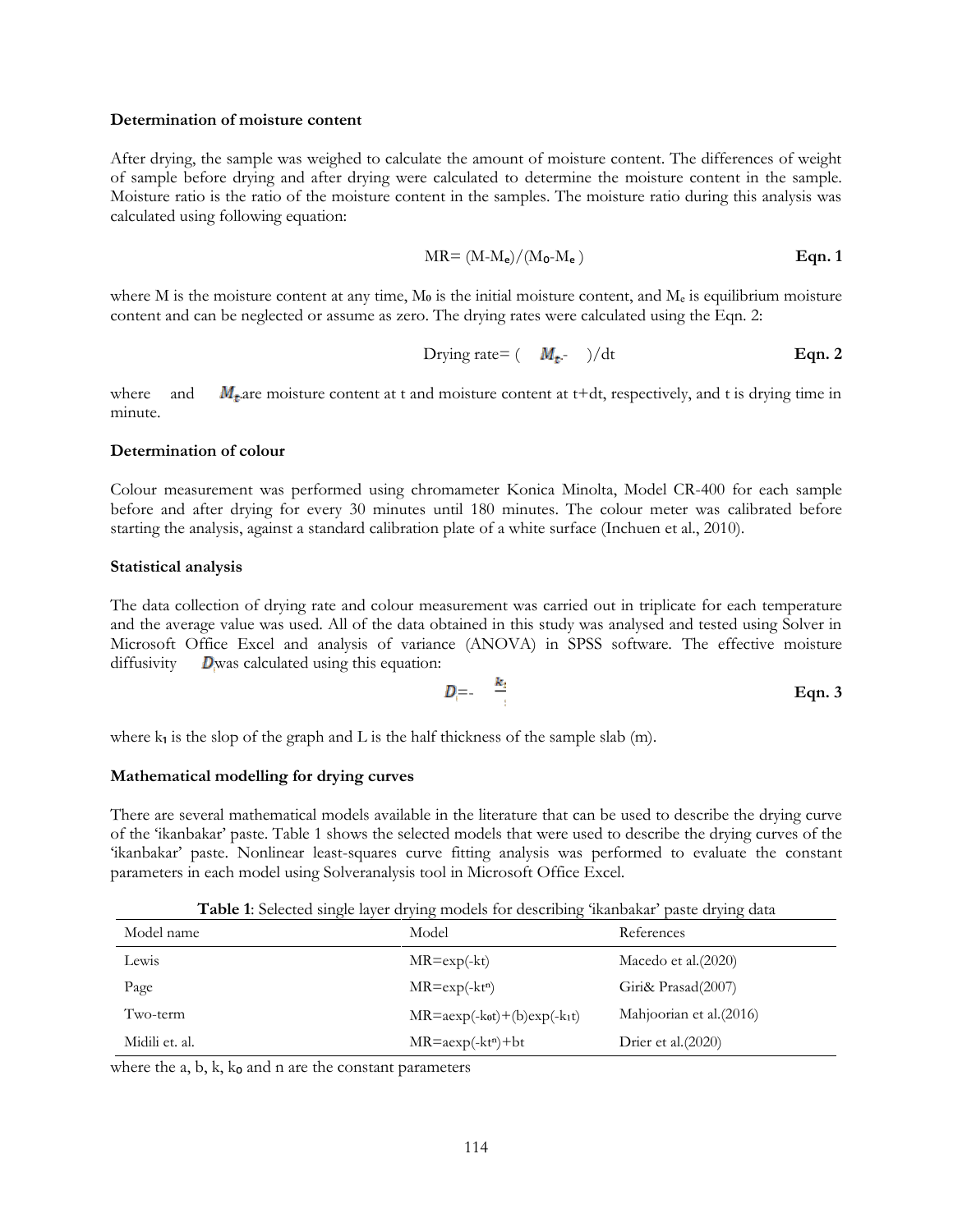### **RESULTS AND DISCUSSION**

### **Moisture content**

Moisture content is the amount of water left inside the 'ikanbakar' paste after drying process. The effect of three temperatures on the drying curve of 'ikanbakar' paste is shown in Fig 1 and 2.



**Fig1**: Drying curve of 'ikanbakar' paste at different temperature using oven dryer



**Fig2**: Drying curve of 'ikanbakar' paste at different temperature using vacuum dryer

It is obvious that the drying rate was decreased by time. The calculated drying rate of the 'ikanbakar' paste was 2.6610, 2.1584, and 2.5871 g water g<sup>-1</sup>dry matter/min in the earlier drying time, which is at 15 min. However, at the final stages of drying time, the drying rate was decreased to the value of 0.0361, 0.0353, 0.0334 g water g<sup>-1</sup> dry matter/min at 50°C, 60°C and 70°C of oven drying method, respectively. The decrease in drying rate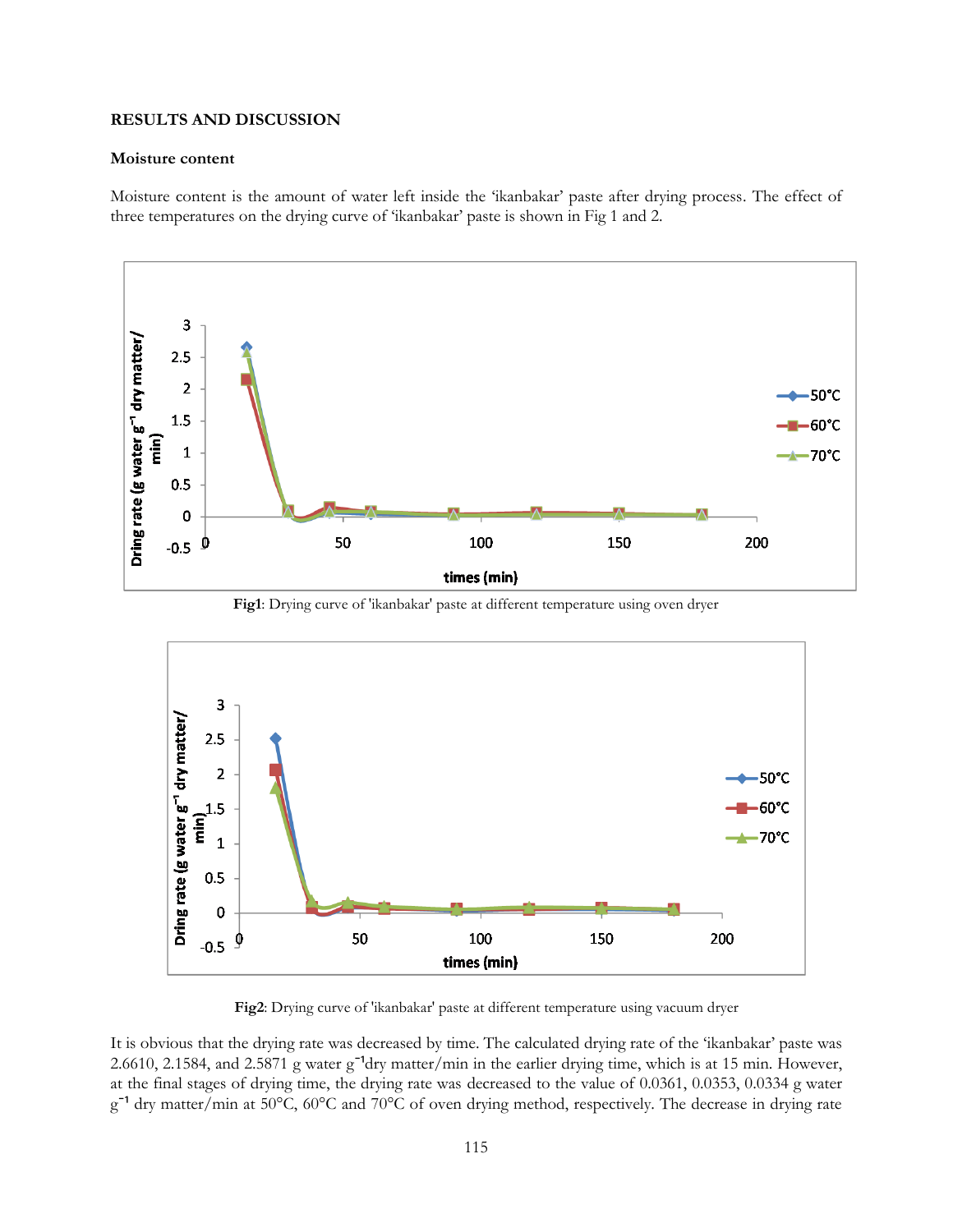was influenced by the drying times. If the drying rate increases, the amount of moisture that is removed from the sample also increases (Tekin et al., 2017).

For the vacuum drying method, the drying rate of 'ikanbakar' paste at 15 min was 2.5240, 2.0663, and 1.8106 g water g<sup>-1</sup> dry matter/min while the drying rate at final stages was 0.0398, 0.0565 and 0.0602 g water g<sup>-1</sup> dry matter/min at 50°C, 60°C and 70°C. Both graphs showed that all the drying of 'ikanbakar' paste takes place in the falling rate period which is due to diffusion controlled mechanism inside the paste, and there is no constant rate period. No constant rate period during hot-air drying may be caused by the surface of the products dried rapidly and causing 'case hardening', where the free moisture movement is resisted (Zhao et al., 2014). The lack of a constant rate period can be caused by the changes in the internal moisture and surface changes due to the sample shrinkage during the process of drying (Naderinezhad et al., 2016).

According to Torki-Harchegani et al.(2016), in the falling rate period, the molecular diffusion was controlling the water migration from the interior product to the surface of the product, and the water moves from zones with higher moisture content to zones with lower moisture content. This called a phenomenon that explained by the second law of thermodynamics (Torki-Harchegani et al., 2015, 2016)

Drying rate is decreased when the drying time increases due to the reduction of mass transfer from the interior to the surface of the sample (Tekin et al., 2017). From the result, the drying rates of temperature 50°C, 60°C and 70°C at 15min from the oven dryer were higher than those from the vacuum dryer. The difference in initial drying rate at 70°C can be clearly seen between oven and vacuum drying compared to the other drying temperature. The advantages of vacuum drying are that it can lower the boiling point temperature of water and increase the rate of evaporation (Cheenkachorn et al., 2012). Thus, the rate of evaporation of drying methods can influence the drying rate.The effective moisture diffusivity of 'ikanbakar' paste was obtained from the gradient of the graph of ln(MR) versus drying time.

| Temperature/method | k            | $D_{eff}$                | $R^2$  |
|--------------------|--------------|--------------------------|--------|
|                    | $(min^{-1})$ | $(m2s-1)$                |        |
| Oven drying        |              |                          |        |
| $50^{\circ}$ C     | $-0.0157$    | $1.0191 \times 10^{-05}$ | 0.8147 |
| $60^{\circ}$ C     | $-0.0154$    | $9.9964 \times 10^{-06}$ | 0.9015 |
| $70^{\circ}$ C     | $-0.0160$    | $1.0386 \times 10^{-05}$ | 0.8361 |
| Vacuum drying      |              |                          |        |
| $50^{\circ}$ C     | $-0.0165$    | $1.0710 \times 10^{-05}$ | 0.8684 |
| $60^{\circ}$ C     | $-0.0147$    | $9.5420 \times 10^{-06}$ | 0.8865 |
| $70^{\circ}$ C     | $-0.0146$    | $9.4771 \times 10^{-06}$ | 0.9275 |

The  $D_{\text{values}}$  from oven drying method have almost the same values for the drying temperature 50°C and 60°C, and it only slightly increased at 70°C. In oven drying, the molecules of water are loosely bound to the food materials at high temperature, thus needing less energy to remove than at lower temperature (Touil et al., 2014). According to Doymaz(2011), the increase of  $\quad$  D was affected by the increase in heat transfer potential between sample and drying air. Therefore, it can raise the evaporation of water from the product (Doymaz, 2011). High temperature also reduced water viscosity and subsequently resistance to fluid out-flow diffusion. This phenomenon causes water molecules to diffuse more easily in product capillaries, thus increasing moisture diffusivity value (Torki-Harchegani et al., 2016).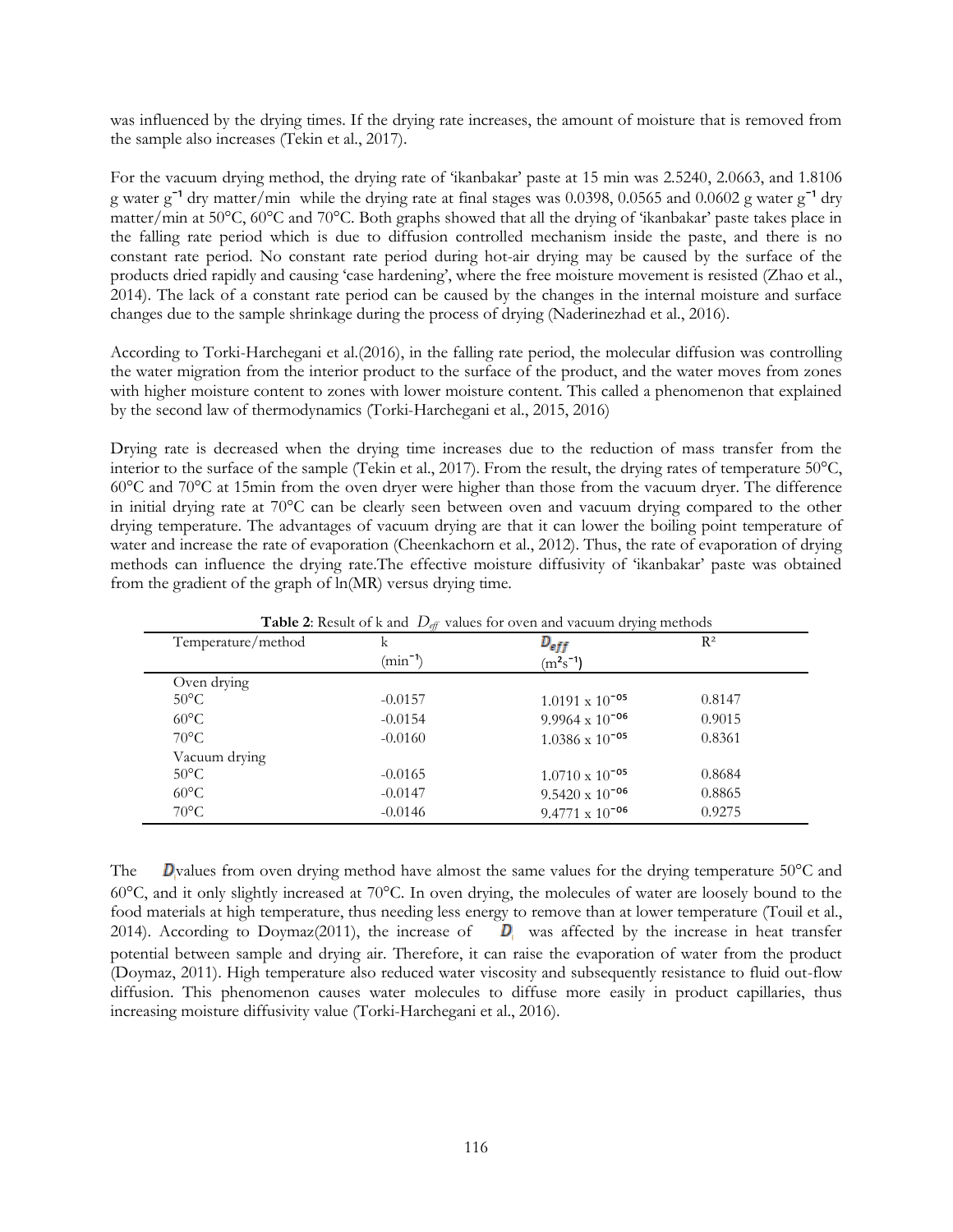### **Colour properties**

| Drying method  | Colour                            |                                   |                                   |
|----------------|-----------------------------------|-----------------------------------|-----------------------------------|
|                | $L^*$                             | $a^*$                             | $b^*$                             |
| Oven drying    |                                   |                                   |                                   |
| $50^{\circ}$ C | $7.4210 \pm 2.8622^b$             | $8.5252 \pm 1.4998$ <sup>b</sup>  | $6.2490 \pm 2.1568$ <sup>ab</sup> |
| $60^{\circ}$ C | $7.1290 \pm 2.4566^b$             | $8.3910 \pm 1.9903^{bc}$          | $6.0767 \pm 2.9367$ <sup>ab</sup> |
| $70^{\circ}$ C | $7.2752 \pm 3.6724$ <sup>b</sup>  | $8.3762 \pm 1.3343$ bc            | $5.8571 \pm 1.9364$ <sup>ab</sup> |
| Vacuum drying  |                                   |                                   |                                   |
| $50^{\circ}$ C | $11.3771 \pm 1.6092$ <sup>a</sup> | $7.3171 \pm 2.4752$ <sup>ac</sup> | $5.6238 \pm 2.6043$ <sup>ab</sup> |
| $60^{\circ}$ C | $8.2176 \pm 2.2669^{\circ}$       | $9.4443 \pm 2.0034^b$             | $7.1505 \pm 2.7355^{\alpha}$      |
| $70^{\circ}$ C | $11.0924 \pm 2.1995$ <sup>a</sup> | $6.8462 \pm 1.0710$ <sup>a</sup>  | $4.9181 \pm 0.8947$ <sup>a</sup>  |

**Table 3**: Colour properties for each L\*, a\* and b\* for oven drying and vacuum drying

Means ( $\pm$  standard deviation) with different superscripts in each column are significantly different (P<0.005).

Table 3 displays the result of colour properties for drying process of 'ikanbakar' paste. The chromameter shows the three values which are  $L^*$ ,  $a^*$  and  $b^*$ .  $L^*$  value measures the lightness,  $a^*$  measures red when positive and green when negative, and b\* measures yellow when positive and blue when negative (Deng et al., 2018). The  $L^*$  value is in the range of 7.1290 to 11.3771, while a\* value in the range of 6.8462 to 9.4443, and  $b^*$  value in the range of 4.9181 to 7.1505. The value of  $L^*$ , a<sup>\*</sup> and  $b^*$  were affected by the drying method. The  $L^*$  value from the oven drying method were lower than the value from the vacuum drying method. The lower the L\* value is the darker the sample becomes. Therefore, the dried 'ikanbakar' paste from oven drying is darker than vacuum drying. The darker and redder of the sample indicates that the sample browned more while less yellow colour could indicate that pigment destruction occurred (Inchuen et al., 2010). Colour influences the choices and preferences of consumers and also one of the important quality attributes of food (Deng et al., 2018). From the result, the colour of 'ikanbakar' paste at temperature 50°C and 70°C from vacuum drying is less dark and less redness than oven drying. This is due to the L\* values from the vacuum drying were higher and a\* values from the vacuum drying were lower than those from the oven drying method.

# **Modelling**

The drying curves obtained from the moisture content of 'ikanbakar' paste versus time, were fitted to four different mathematical models which are Lewis, Page, Two-term and Midili et. al. The results in Table 4 and 5 show the values of RMSE and  $X^2$  of the four types of models for oven and vacuum drying, respectively.

| Models/temperature |                | <b>RMSE</b> | $X^2$  |
|--------------------|----------------|-------------|--------|
| Lewis              |                |             |        |
|                    | $50^{\circ}$ C | 0.0760      | 0.0058 |
|                    | $60^{\circ}$ C | 0.0286      | 0.0008 |
|                    | $70^{\circ}$ C | 0.0614      | 0.0038 |
| Page               |                |             |        |
|                    | $50^{\circ}$ C | 0.0413      | 0.0017 |
|                    | $60^{\circ}$ C | 0.0267      | 0.0007 |
|                    | $70^{\circ}$ C | 0.0318      | 0.0010 |

Table 4: The values of RMSE and X<sup>2</sup> of four models from oven drying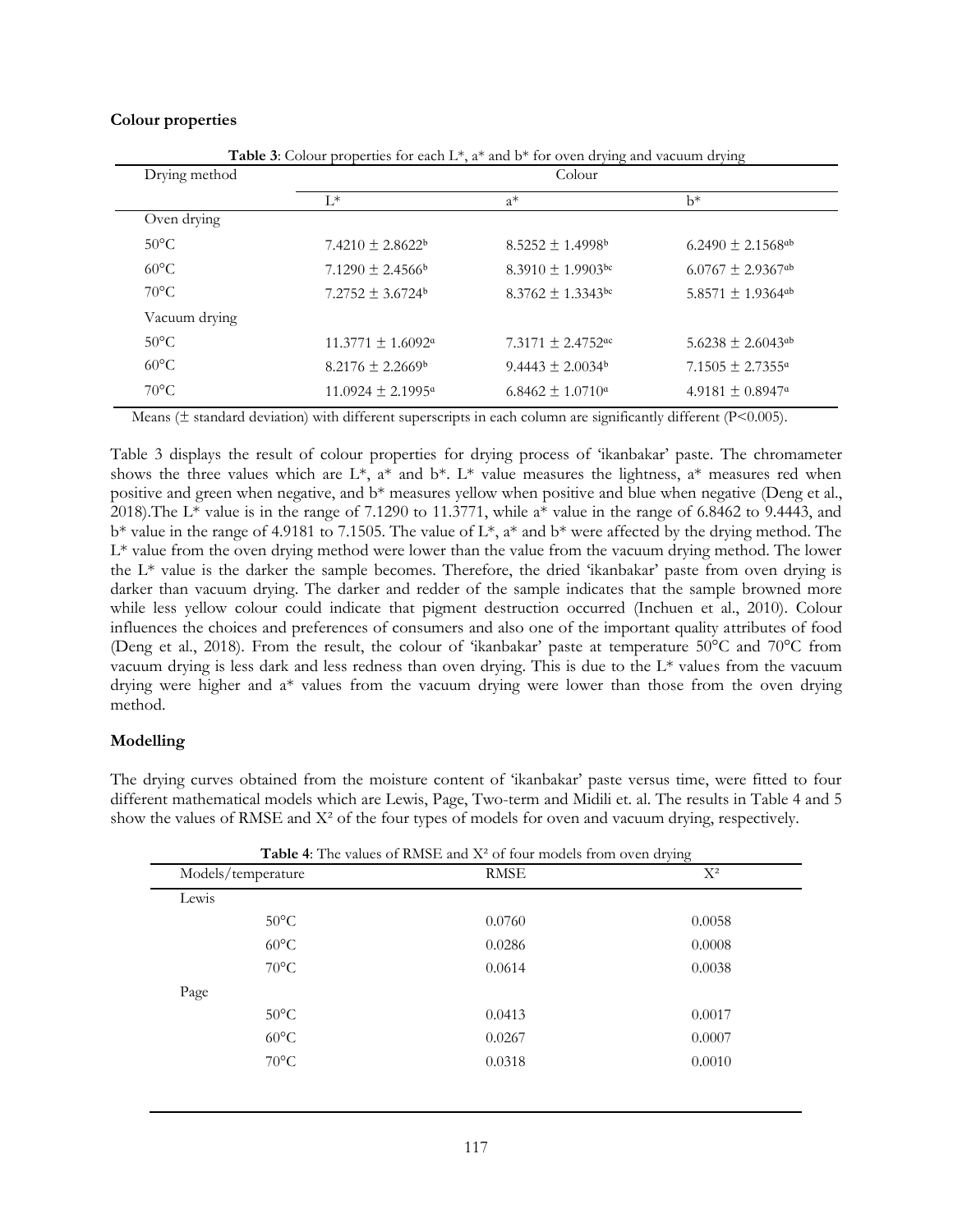| Two-term        |                |        |        |
|-----------------|----------------|--------|--------|
|                 | $50^{\circ}$ C | 0.0285 | 0.0008 |
|                 | $60^{\circ}$ C | 0.0241 | 0.0006 |
|                 | $70^{\circ}$ C | 0.0226 | 0.0005 |
| Midilli et. al. |                |        |        |
|                 | $50^{\circ}$ C | 0.3620 | 0.1310 |
|                 | $60^{\circ}$ C | 0.4266 | 0.1820 |
|                 | $70^{\circ}$ C | 0.3671 | 0.1348 |

Table 5: The values of RMSE and X<sup>2</sup> of four models from vacuum drying

| Models/temperature    | <b>RMSE</b> | $\mathbf{X}^2$ |
|-----------------------|-------------|----------------|
| Lewis                 |             |                |
| $50^{\circ}$ C        | 0.0383      | 0.0015         |
| $60^{\sf o}{\rm C}$   | 0.0538      | 0.0029         |
| $70^{\circ} \text{C}$ | 0.0576      | 0.0033         |
| Page                  |             |                |
| $50^{\circ} \text{C}$ | 0.0359      | 0.0013         |
| $60^{\circ}$ C        | 0.0464      | 0.0022         |
| $70^{\circ}$ C        | 0.0337      | $0.0011\,$     |
| Two-term              |             |                |
| $50^{\circ} \text{C}$ | 0.0382      | 0.0015         |
| $60^{\sf o}{\rm C}$   | 0.0378      | 0.0014         |
| $70^{\circ} \text{C}$ | 0.033276    | 0.0011         |
| Midilli et. al.       |             |                |
| $50^{\circ} \text{C}$ | 0.4655      | 0.2167         |
| $60^{\sf o}{\rm C}$   | 0.4180      | 0.1747         |
| $70^{\circ}$ C        | 0.5163      | 0.2665         |

From the result, the Two-term model has the smallest values of RMSE and X<sup>2</sup> among the four models. According to Tulek(2011), the reduced chi-square (X²) and root mean square error (RMSE) can be used to determine the most suitable model. It is better if the calculated reduced X² values are close to zero (Tulek, 2011).

| <b>Table 6:</b> Result of fitting Two-term model for oven drying method |                |                |                |  |
|-------------------------------------------------------------------------|----------------|----------------|----------------|--|
| Model/Parameters                                                        | $50^{\circ}$ C | $60^{\circ}$ C | $70^{\circ}$ C |  |
| Two-term model                                                          |                |                |                |  |
| a                                                                       | 0.3865         | 0.4755         | 0.4039         |  |
| ko                                                                      | 0.0098         | 0.0113         | 0.0108         |  |
| b                                                                       | 0.3865         | 0.4754         | 0.4039         |  |
| k1                                                                      | 0.0098         | 0.0113         | 0.0108         |  |
| <b>RMSE</b>                                                             | 0.0285         | 0.0241         | 0.0226         |  |
| $\mathrm{X}^2$                                                          | 0.0008         | 0.0006         | 0.0005         |  |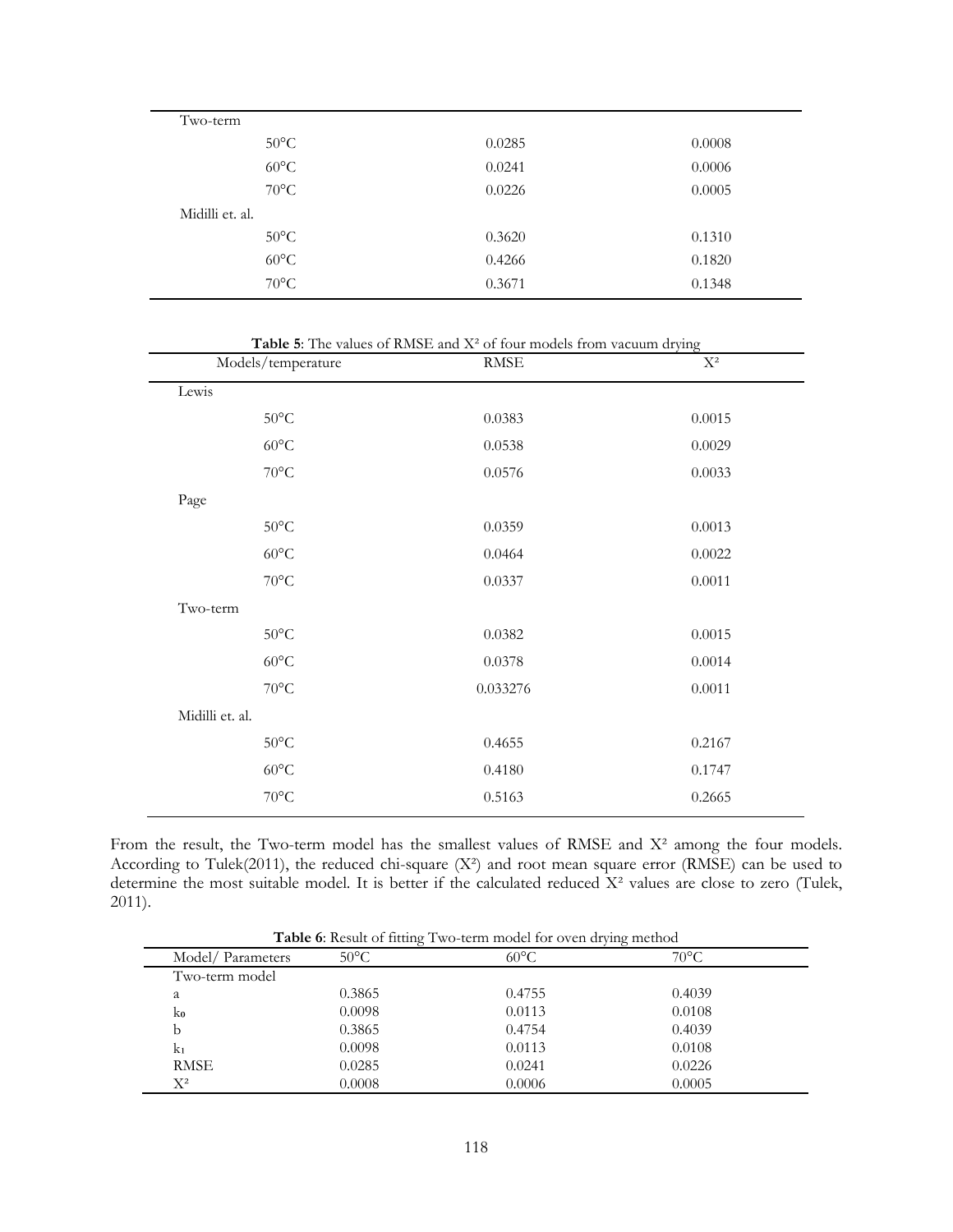**Table 7**: Result of fitting Two-term model for vacuum drying method

|                  | . .            |                | $\cdot$        |  |
|------------------|----------------|----------------|----------------|--|
| Model/Parameters | $50^{\circ}$ C | $60^{\circ}$ C | $70^{\circ}$ C |  |
| Two-term model   |                |                |                |  |
| a                | 0.5050         | 0.4426         | 0.5700         |  |
| ko               | 0.0106         | 0.0097         | 0.0110         |  |
| b                | 0.5050         | 0.4426         | 0.5700         |  |
| k1               | 0.0106         | 0.0097         | 0.0110         |  |
| RMSE             | 0.0382         | 0.0378         | 0.0333         |  |
| $\mathrm{X}^2$   | 0.0015         | 0.0014         | 0.0011         |  |
|                  |                |                |                |  |

Overall, the Two-term model can be used to evaluate the drying curve for both oven drying and vacuum drying methods. Although the values of RMSE and X² from vacuum drying method was only slightly higher than those from oven drying method. Table 6 and 7 present the obtained parameters of the Two-term model from the fitting analysis. While Fig. 3, 4 and 5show the fitting model of the experimental data at temperatures of 50°C, 60°C, and 70°C for the oven drying method.



**Fig3**: Graph of moisture content of experimental data and Two-term model versus time at 50°C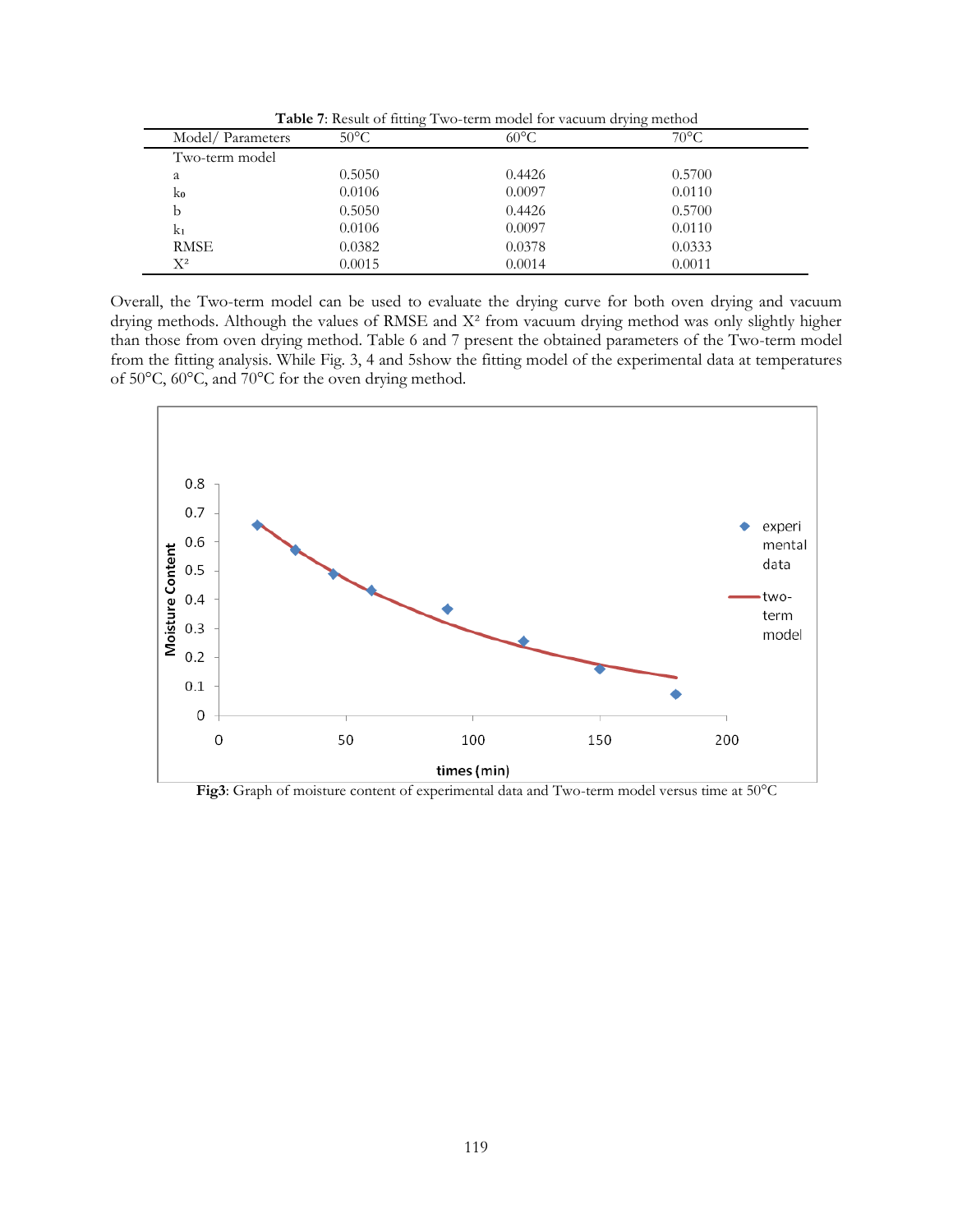

**Fig4**: Graph of moisture content of experimental data and Two-term model versus times at 60°C



**Fig5**: Graph of moisture content of experimental data and Two-term model versus times at 70°C

# **CONCLUSION**

Drying characteristics of 'ikanbakar' paste were investigated in oven drying and vacuum drying methods at temperature 50°C, 60°C, and 70°C. The drying rate decreased as the time increased. Low value of drying rate showed that the amount of moisture content after drying decreased. The drying rate of 'ikanbakar' paste for 50°C, 60°C and 70°C showed the falling rate period. The values of effective moisture diffusivity( $D$ ) for oven drying at 50°C, 60°C and 70°C were almost the same. The **D**yalue at 70°C from vacuum drying method was the lowest value which is around  $9.477 \times 10^{-06}$  m<sup>2</sup>s<sup>-1</sup>. The darkness of the 'ikanbakar' paste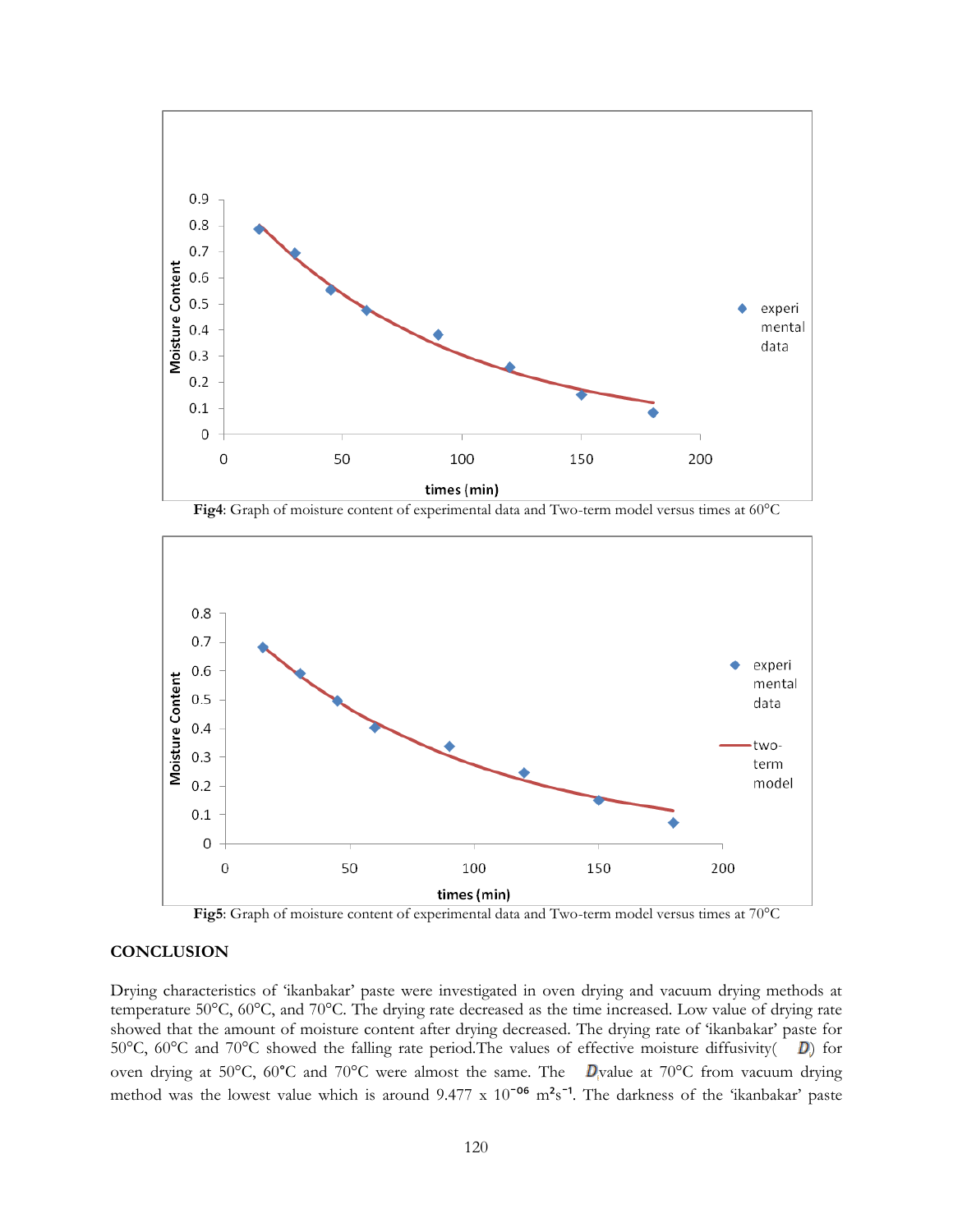depended on the values of L\*. The colour of paste from oven drying was darker than that of the vacuum drying since its L\* value was low. In order to describe the drying curves of 'ikanbakar' paste, four mathematical models were compared based on their values of RMSE and chi-square (X²). Thus, the most suitable drying model was Two-term model which has the lowest values of the RMSE and chi-square.

### **ACKNOWLEDGMENTS**

The author is very appreciative to the supervisor, Mr Mohd Tarmizan bin Ibrahim for his guidance, suggestions and contributions, and also laboratory staffs, family, and friends for their cooperation in order to finish this work.

### **REFERENCES**

- Cheenkachorn, K., Jintanatham, P., & Rattanaprapa, S. (2012). Drying of Papaya (Carica papaya L .) using a microwave-vacuum dryer. *World Academy of Science, Engineering and Technology*, 899–903.
- Deng, L. Z., Yang, X. H., Mujumdar, A. S., Zhao, J. H., Wang, D., Zhang, Q., Wang, J., Gao, Z. J., & Xiao, H. W. (2018). Red pepper (Capsicum annuum L.) drying: Effects of different drying methods on drying kinetics, physicochemical properties, antioxidant capacity, and microstructure. *Drying Technology*, *36*(8), 893–907. https://doi.org/10.1080/07373937.2017.1361439
- Doymaz, I. (2011). Drying of Pomegranate Arils and Selection of a Suitable Drying Model. *Food Biophysics*, *6*(4), 461–467. https://doi.org/10.1007/s11483-011-9226-z
- Inchuen, S., Narkrugsa, W., & Pornchaloempong, P. (2010). Effect of drying methods on chemical composition, color and antioxidant properties of Thai red curry powder. *Kasetsart Journal - Natural Science*, *44*(1), 142–151.
- Naderinezhad, S., Etesami, N., Najafabady, A. P., & Falavarjani, M. G. (2016). Mathematical modeling of drying of potato slices in a forced convective dryer based on important parameters. *Food Science and Nutrition*, *4*(1), 110–118. https://doi.org/10.1002/fsn3.258
- Parikh, D. M. (2015). Vacuum Drying: Basics and application. *Chemical Engineering (United States)*, *122*(4), 48– 54.
- Sramek, M., Schweiggert, R. M., Van Kampen, A., Carle, R., & Kohlus, R. (2015). Preparation of High-Grade Powders from Tomato Paste Using a Vacuum Foam Drying Method. *Journal of Food Science*, *80*(8), E1755–E1762. https://doi.org/10.1111/1750-3841.12965
- Tekin, Z. H., Başlar, M., Karasu, S., & Kilicli, M. (2017). Dehydration of green beans using ultrasound-assisted vacuum drying as a novel technique: drying kinetics and quality parameters. *Journal of Food Processing and Preservation*, *41*(6). https://doi.org/10.1111/jfpp.13227
- Torki-Harchegani, M., Ghanbarian, D., & Sadeghi, M. (2015). Estimation of whole lemon mass transfer parameters during hot air drying using different modelling methods. *Heat and Mass Transfer/Waerme- Und Stoffuebertragung*, *51*(8), 1121–1129. https://doi.org/10.1007/s00231-014-1483-1
- Torki-Harchegani, M., Ghasemi-Varnamkhasti, M., Ghanbarian, D., Sadeghi, M., & Tohidi, M. (2016). Dehydration characteristics and mathematical modelling of lemon slices drying undergoing oven treatment. *Heat and Mass Transfer/Waerme- Und Stoffuebertragung*, *52*(2), 281–289. https://doi.org/10.1007/s00231-015-1546-y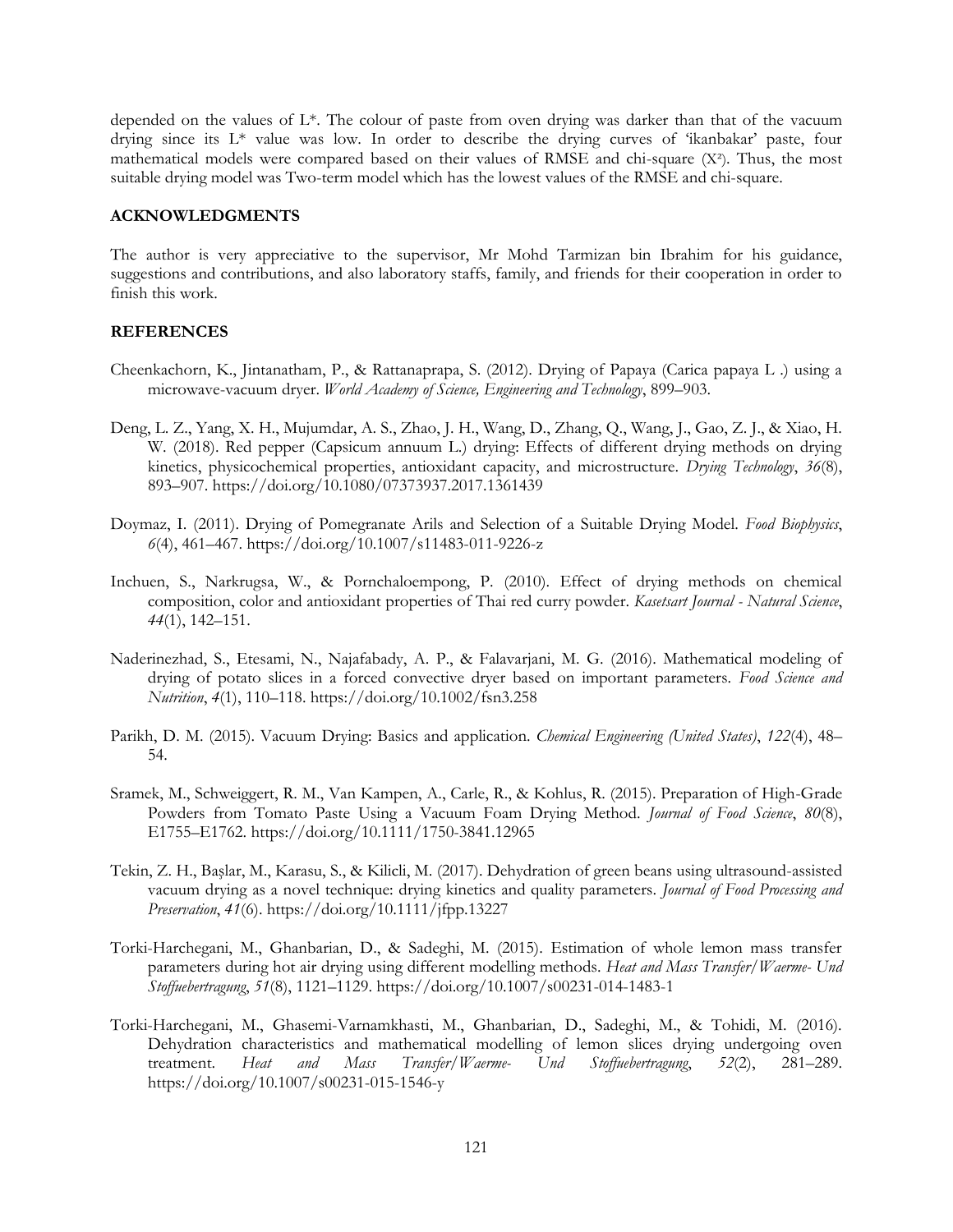- Touil, A., Chemkhi, S., & Zagrouba, F. (2014). Moisture Diffusivity and Shrinkage of Fruit and Cladode of Opuntia ficus-indica during Infrared Drying . *Journal of Food Processing*, *2014*, 1–9. https://doi.org/10.1155/2014/175402
- Tulek, Y. (2011). Drying Kinetics of Oyster Mushroom (Pleurotus ostreatus) in a Convective Hot Air Dryer. *Journal of Agricultural Science and Technology Vol.13*: 655–664.
- Veneracion, C (2019). IkanBakar: Indonesian and Malaysian Charcoal Grilled Fish. Retrieved from URL: [https://www.thespruceeats.com/ikan-bakar-charcoal-grilled-fish-recipe-3030209.](https://www.thespruceeats.com/ikan-bakar-charcoal-grilled-fish-recipe-3030209) Last accessed 28/12/2020
- Zhao, D., An, K., Ding, S., Liu, L., Xu, Z., & Wang, Z. (2014). Two-Stage Intermittent Microwave Coupled with Hot-Air Drying of Carrot Slices: Drying Kinetics and Physical Quality. *Food and Bioprocess Technology*, *7*(8), 2308–2318. https://doi.org/10.1007/s11947-014-1274-1

### **How to cite this paper:**

Che Ku Azman, C.K.N.A.M. & Ibrahim, M.T. (2021). The Influence of Drying Temperatures and Methods on the Drying Characteristics of 'IkanBakar' Paste*. Journal of Agrobiotechnology, 12*(1S), 112-123